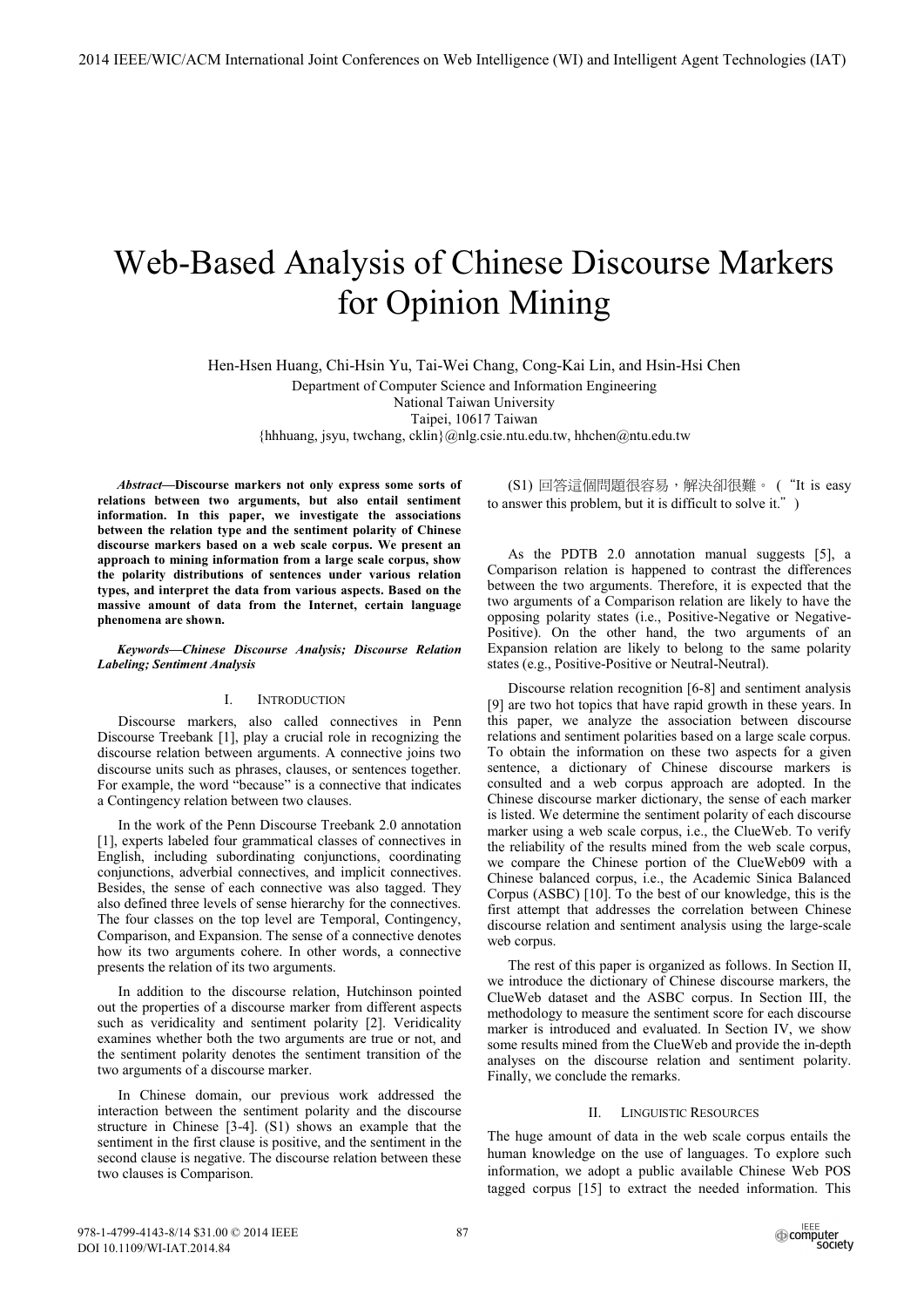Chinese POS-tagged corpus was developed based on the ClueWeb09 dataset, where Chinese material is the second largest. It contains 9,598,430,559 POS-tagged sentences in 172,298,866 documents. A small corpus sampled from the ClueWeb09 with human annotation [4] and the Academic Sinica Balanced Corpus [10] are used as our reference corpora. In the ASBC, there are about 5 million words from traditional Chinese articles. The ClueWeb is much larger, but contains more noise, while the ASBC is much cleaner, but is smaller.

Discourse markers are the fundamental elements of this work. We adopt a Chinese discourse marker dictionary which is developed and extended by experts [11-13]. Table I shows the overview of the discourse marker dictionary. The dictionary consisted of 808 Chinese discourse markers (single words or paired words) categorized as ten types [11] [14], shown in the first column. Type is the first dimension of Chinese discourse markers. Similar to the sense that is annotated in the PDTB, it is the type of a discourse relation. Although the languages are different, the ten types defined in the Chinese discourse marker dictionary can be mapped into the four classes annotated in the PDTB as shown in the second column. For example, the four types, including Cause-effect, Condition, Generalization, and Purpose, belong to the class Contingency in the PDTB, and the type Temporal Sequence is identical to the class Temporal in the PDTB. In the rest of this paper, we denote the ten type scheme as CT10.

In addition to the types of discourse relations, we classify the markers into three groups of scopes shown in the third column, including Single word, Intra-sentential, and Intersentential, according to their grammatical usages. The Single word group contains those individual words used as discourse markers. The Intra-sentential group contains pairs of words that occur inside the same sentence and denote a discourse relation. Here, a Chinese sentence is defined as a sequence of successive words that is ended by a period, a question mark, or an exclamation mark.

The clauses of a sentence are delimited by commas. The Inter-sentential discourse markers are similar to the Intrasentential ones, but the two words of a pair individually appear in different sentences. The fourth column lists the number of discourse markers of each scope, and the fifth column gives some samples.

## III. ANALYSIS METHODOLOGY

We select the two-clause sentences that contain exact one discourse marker from the Chinese portion of the ClueWeb09 dataset. As a result, a total of 43,000,471 sentences meeting the constraints are collected. Since no discourse and sentiment tags are available in the raw ClueWeb and in the ASBC, we apply a sentiment tagger to predict the sentiment polarities for the extracted sentences and label the discourse relation to each instance by looking up the discourse marker dictionary.

| CT10 Type            | <b>PDTB Class</b> | <b>Scope</b>     | #<br><b>Markers</b> | <b>Examples</b>                             |
|----------------------|-------------------|------------------|---------------------|---------------------------------------------|
|                      |                   | Single word      | 22                  | 另外 (besides)                                |
| Similarity           | Expansion         | Intra-sentential | 19                  | 一方面一方面 (on the one hand  on the other hand) |
|                      |                   | Inter-sentential | 5                   | 首先再者 (first  second)                        |
|                      |                   | Single word      | 41                  | 接著 (then)                                   |
| Temporal<br>Sequence | Temporal          | Intra-sentential | 80                  | 最初最後 (first  finally)                       |
|                      |                   | Inter-sentential | 30                  | 最初現在 (first  now)                           |
|                      |                   | Single word      | 10                  | 抑或(or)                                      |
| Alternative          | Expansion         | Intra-sentential | 32                  | 不是而是 (not  but)                             |
|                      |                   | Inter-sentential | 9                   | 或或許 (or  perhaps)                           |
| Elaboration          | Expansion         | Single word      | 25                  | 不只 (not only)                               |
|                      |                   | Intra-sentential | 55                  | 不只也 (not only  also)                        |
|                      |                   | Inter-sentential | 12                  | 不只不只 (not only  not only)                   |
| Violated             | Comparison        | Single word      | 34                  | 即使 (even if)                                |
| Expectation          |                   | Intra-sentential | 38                  | 儘管但 (although  but)                         |
|                      |                   | Inter-sentential | 15                  | 雖說其實 (in spite of  in fact)                 |
|                      | Contingency       | Single word      | 13                  | 因為 (because)                                |
| Cause-effect         |                   | Intra-sentential | 36                  | 因而 (because  then)                          |
|                      |                   | Inter-sentential | 11                  | 既然於是 (since  then)                          |
|                      |                   | Single word      | 21                  | 如(if)                                       |
| Condition            | Contingency       | Intra-sentential | 93                  | 如則 (if then)                                |
|                      |                   | Inter-sentential | 3                   | 至少不然 (at least  otherwise)                  |
| Generalization       |                   | Single word      | 28                  | 假設 (suppose)                                |
|                      | Contingency       | Intra-sentential | 51                  | 凡可 (any  can)                               |
| Example              | Expansion         | Single word      | 120                 | 例如 (such as)                                |
| Purpose              | Contingency       | Single word      | 5                   | 以孕 (in order to avoid)                      |

TABLE I. OVERVIEW OF A CHINESE DISCOURSE MARKER DICTIONARY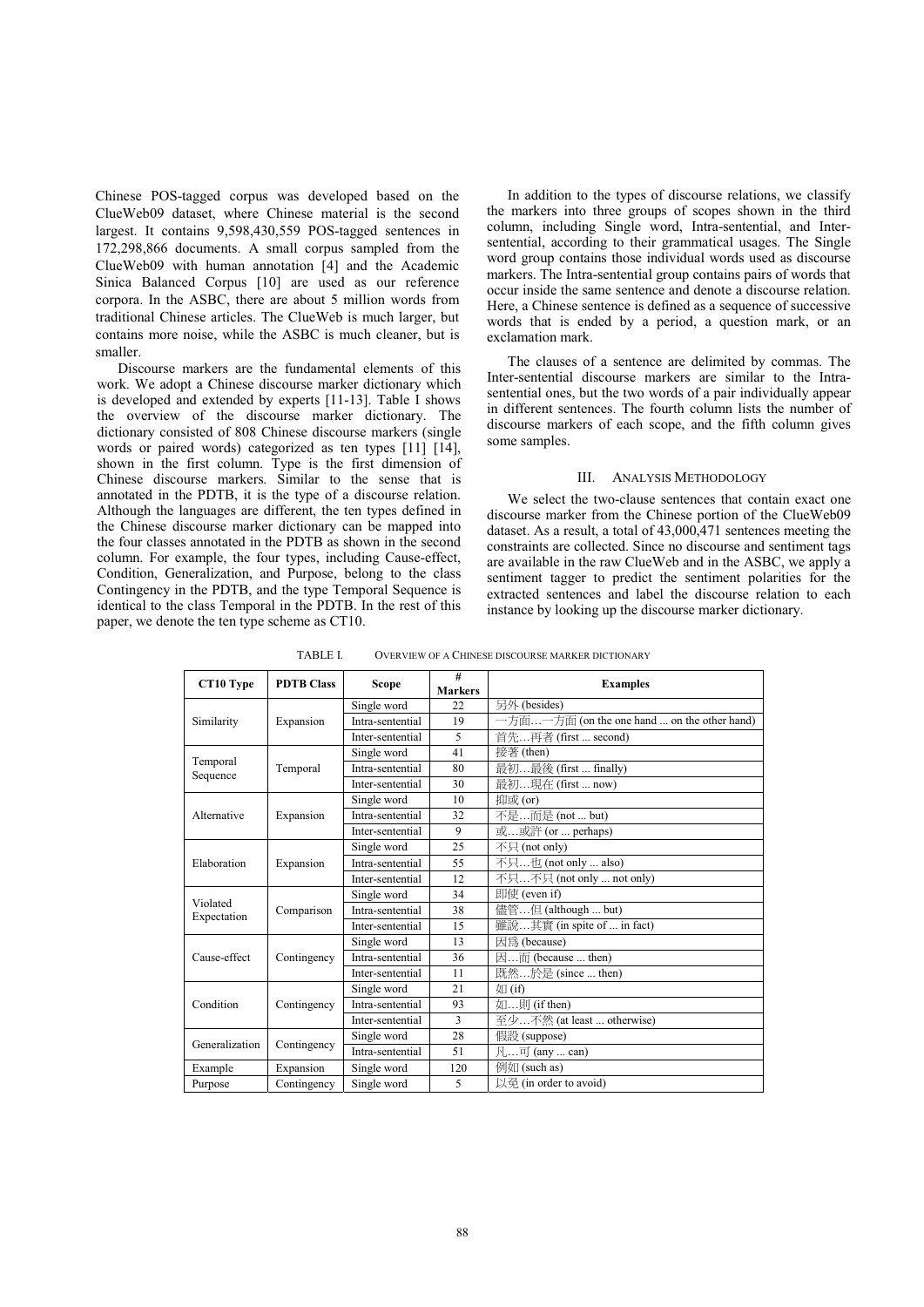#### *A. A Lexicon-based Method for Sentiment Analysis*

In this stage, we have to assign a sentiment score to each clause. Various sentiment analyses from lexicon-based approaches [16] to syntax/dependency-based approaches [17- 18] have been proposed. The lexicon-based approach, which determines sentiment polarity based on lexicons, is simple, but the lexicon coverage, context-sensitive phenomena, and biases of the uses of positive and negative words [19] may be problems. The syntax-based and the dependency-based approaches, which consider the structural relations or dependency relations of linguistic elements to determine sentiment polarity, may capture more semantics, but error propagation from parsing may be a problem.

In this work, an efficient lexicon-based method is adopted for sentiment analysis. A public available sentiment dictionary, NTUSD [20], is referred to determine the polarity of a word. The NTUSD contains 43,805 Chinese sentiment words, of which 21,056 words are positive and 22,749 words are negative. Those words outside of the NTUSD are regarded as neutral. Given a clause, our algorithm matches all the sentiment words and summarizes their scores. The summation is further normalized with respect to the length of the clause. The scores of a positive and a negative sentiment words are set to 1 and -1, respectively. The score of a sentiment word will be negated if a negation is found before the word. The longest matching is taken when multiple matches occur.

To avoid the phenomena of positivity bias in writing [21- 23], we average the sentiment scores of the first and the second arguments of all the sentences as new neutral scores, and offset all the scores to the new base. For the analysis, we group the sentiment scores by three levels of categories, i.e., individual discourse markers, the CT10 types in the discourse marker dictionary, and the PDTB four classes. The scores belonging to the same category are averaged in proportion to their occurrences.

## *B. Evaluation*

In order to validate of the results automatically mined from the ClueWeb, we compare the mined data to the human annotate corpus as ground truth [4]. The human annotated corpus contains a total of 7,638 instances that are also

| Classification           | Accuracy |
|--------------------------|----------|
| Positive vs. NonPositive | 74.65%   |
| Neutral vs. NonNeutral   | 61.67%   |
| Negative vs. NonNegative | 81.65%   |
| Average                  | 72.66%   |

randomly selected from the ClueWeb09 and annotated by 87 native speakers. We evaluate our lexicon-based sentiment tagger with the annotated instances. The tagging performance is reported in Table II. The accuracy of classifying Negative clauses from Non-Negative ones is the highest among all classification tasks. Therefore, we further analyze the data in the scheme of Negative/Non-Negative in Section IV.

### *C. Comparison of the Three Corpora*

Besides the performance evaluation of the sentiment tagger, we also verify whether the instances from the ClueWeb can reflect the language uses in real world. We compare the distribution of the mined instances with the distribution of the balanced corpus, i.e., ASBC. In Table III, the distributions of the CT10 types of discourse markers from the ASBC, the ClueWeb, and the human annotated corpus are shown. The symbol # denotes the occurrences of instances, % denotes the percentage of the occurrences, and R denotes the ranking order of occurrences. The three sets significantly differ in size, but share a similar type distribution. Similarity Contrast is the most frequent type of discourse markers in both corpora, and Example is the second frequent type. Both these two types belong to the Expansion relation in the PDTB. To verify the similarity of the distributions of these three sets, we calculate the spearman's  $\rho$  values between the pairwise rankings. The  $\rho$ value of the rankings between the ASBC and the ClueWeb is  $0.91$ , the  $\rho$  value of the rankings between the ClueWeb and the Human is 0.96, and the  $\rho$  value of the rankings between the ASBC and the Human is 0.87. The high  $\rho$  values indicate the distributions in the three sets are similar at the 0.01 level of significance. The distributions of the discourse markers in the four PDTB classes are shown in Table IV. The three distributions are also similar and have the same rankings. Although the data in the ClueWeb is messier, this experiment shows the discourse marker distributions of the ASBC, the

| CT10 Type      | <b>ASBC</b> |       |                  | <b>ClueWeb</b> | Human |                  |       |               |              |
|----------------|-------------|-------|------------------|----------------|-------|------------------|-------|---------------|--------------|
|                | #           | $\%$  | $\boldsymbol{R}$ | #              | %     | $\boldsymbol{R}$ | #     | $\frac{9}{6}$ | R            |
| Similarity     | 1516        | 18.83 |                  | 35,432,592     | 17.52 |                  | 1.566 | 19.87         |              |
| Contrast       |             |       |                  |                |       |                  |       |               |              |
| Temporal       | 957         | 11.88 | 4                | 20.074.351     | 9.93  | 6                | 840   | 10.66         | 6            |
| Sequence       |             |       |                  |                |       |                  |       |               |              |
| Alternative    | 626         | 7.77  |                  | 24.239.161     | 11.98 | 5                | 872   | 11.06         | 5            |
| Elaboration    | 795         | 9.87  | 5                | 26,106,008     | 12.91 | 4                | 1.086 | 13.78         | $\mathbf{3}$ |
| Violated       | 1.239       | 15.39 | 3                | 26.364.871     | 13.04 | 3                | 1.220 | 15.48         | 2            |
| Expectation    |             |       |                  |                |       |                  |       |               |              |
| Cause-effect   | 790         | 9.81  | 6                | 12.784.488     | 6.32  | 8                | 532   | 6.75          | 8            |
| Condition      | 465         | 5.77  | 8                | 17.828.731     | 8.81  | 7                | 560   | 7.11          | $\tau$       |
| Generalization | 157         | 1.95  | 9                | 4,603,592      | 2.28  | 9                | 165   | 2.09          | 9            |
| Example        | 1.492       | 18.53 | $\overline{2}$   | 31,546,185     | 15.60 | 2                | 924   | 11.72         | 4            |
| Purpose        | 16          | 0.20  | 10               | 3.280.123      | 1.62  | 10               | 116   | 1.47          | 10           |

TABLE III. CT10 TYPE DISTRIBUTIONS OF THE ASBC, THE CLUEWEB, AND THE HUMAN ANNOTATED CORPUS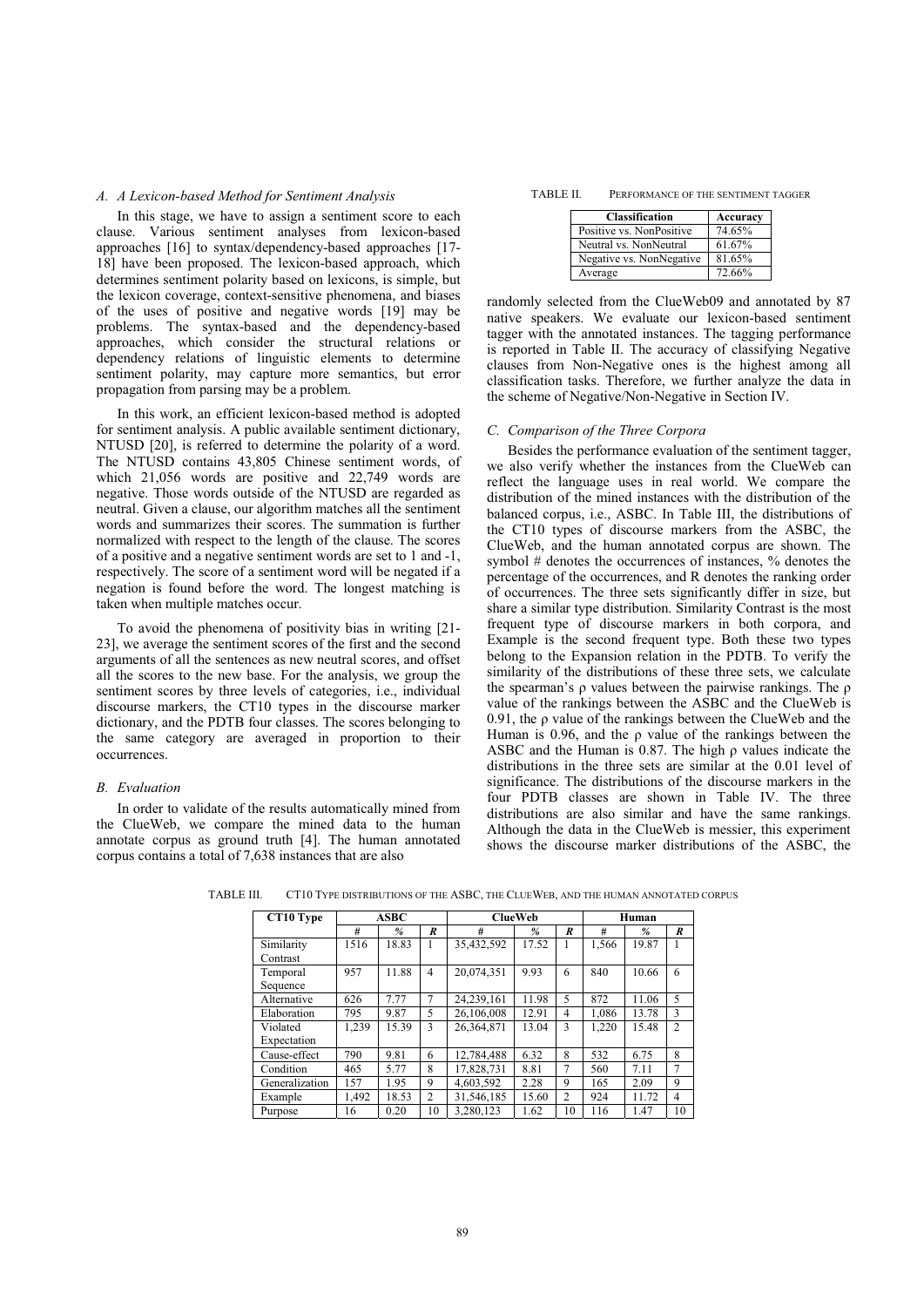TABLE IV. PDTB CLASS DISTRIBUTION OF THE ASBC, THE CLUEWEB, AND THE HUMAN ANNOTATED CORPUS

| <b>PDTB Class</b> | ASBC  |       |                  | <b>ClueWeb</b> | Human |                  |       |       |               |
|-------------------|-------|-------|------------------|----------------|-------|------------------|-------|-------|---------------|
|                   |       | %     | $\boldsymbol{R}$ |                | %     | $\boldsymbol{R}$ |       | %     | R             |
| Temporal          | 957   | 1.88  | 4                | 20.074.351     | 9.93  | 4                | 840   | 10.66 | 4             |
| Contingency       | .428  | 17.73 |                  | 38.496.934     | 19.03 |                  | .373  | 17.42 | $\mathcal{L}$ |
| Comparison        | .239  | 5.39  |                  | 26.364.871     | 13.04 |                  | .220  | 15.48 | 3             |
| Expansion         | 4.428 | 55.00 |                  | 17.323.946     | 58.01 |                  | 4.448 | 56.44 |               |

ClueWeb, and the human- annotated corpus are similar from the aspects of CT10 type and PDTB class. The result also shows that the sentences sampled from the ClueWeb are representative.

#### IV. RESULTS AND DISCUSSION

The mined results are analyzed on the levels of specific discourse markers and the classes of discourse relations. The chi-squared test is applied to validate the correlation between the discourse relation and the sentiment polarity.

## *A. Frequent Discourse Markers*

The top discourse markers in the ClueWeb are shown in Table V. The five most frequent discourse markers for each of the four PDTB classes are listed in the order of Temporal, Contingency, Comparison, and Expansion. In each row of the table, the discourse marker and the distribution of its nine sentiment polarity transitions are given. Recall that there are three polarities, i.e., positive, neutral, and negative. The major sentiment polarity transition of each discourser maker is labelled with the symbol †.

The most frequent discourse marker in all classes is the Single word  $\pm$  (also) that belongs to the PDTB class Expansion and the CT10 type Similarity Contrast. The major polarity transition of  $\pm$  (also) is Positive-Positive. It accounts the cases that the polarities of both arguments of  $\pm$  (also) are positive. (S2) is an example of this discourse marker with the Positive-Positive transition. (S3) forms a Negative-Negative transition. The occurrences of the other most frequent transitions, Negative-Negative (14.72%) and Neutral-Neutral (14.63%), are very close to the occurrence of Positive- Positive (14.88%). The common property of these three transitions is that sentiment polarities of both clauses are identical, i.e., no polarity changes.

(S2) 當對方被這些東西逗得很開心時 (When the counterpart is amused very happy with these things),  $\theta$ 開始期待下一次的驚喜 (she will start to look forward to the next surprise) •

(S3) 不利健康 (Not conductive to health), 也不利和諧社 會的構建啊 (and not conducive to the establishment of a harmonious society, too) ·

The two most frequent discourse markers of the class Contingency are  $\text{Im}(\mathbb{R})$  and  $\text{Im}(\mathbb{R})$  (in order to). They are likely to occur with the sentiment polarity transition, Positive-Positive. The discourse marker  $\mathbb{R}$   $\top$  (in order to) is an interesting case because it is usually used in the situation of persuasion [24]. The typical pattern is " $\circledR$  Arg1,  $\circledR$ Arg2" (In order to Arg1, please Arg2). Therefore, both the two arguments are likely to be positive. (S4) is an example of this word used for persuasion.

(S4) 為了方便我們及時通知您獲獎資訊 (In order to facilitate our immediate notification of your winning information), 請務必填寫正確的資訊 (please be sure to fill in the correct information)  $\circ$ 

The most frequent discourse marker of the class Comparison is  $\overline{m}$  (however). We expect the two arguments of a Comparison relation are polar opposites. Unexpectedly, the major sentiment polarity transition of  $\overline{m}$  (however) is Negative-Negative, rather than the transitions with opposite polarity. This word shows an interesting case in Chinese. It is listed in the discourse marker dictionary as the Comparison relation. However, it is sometimes used as the marker of Expansion for the sense of "moreover". For instance, the word  $\overline{m}$  (however) in (S5) plays the Comparison relation. In contrast,  $\overline{m}$  (however) in (S6) is a discourse marker denoting an Expansion relation of the two clauses. This word reveals the ambiguity of discourse markers. It has to be resolved.

(S5) 請視它們爲經典 (Please treat them as classic), 而不 是陳舊 (but not trite)。

(S6) 很多企業都在尋求「變綠」的機會 (A lot of companies are looking for the opportunity of "greenizing")  $\cdot$ 而你正好可以爲他們提供這樣的機會(and you can just provide them with this opportunity)  $\circ$ 

The rest four top discourse markers of the class Comparison are synonyms that have the sense of "but". However, the polarity distribution of the marker  $\hat{A}$  (but) is different from those of the other markers. (S7) is an example of the marker  $\hat{A}$  (but). Compared to the more general maker  $\hat{A}$ (but), the marker  $\hat{\mathbb{A}}$  (but) is more critical. As shown in our data, the marker  $\hat{A}$  (but) is likely to highlight the negative situations. These linguistic phenomena show that the synonyms may have different usages in the real world.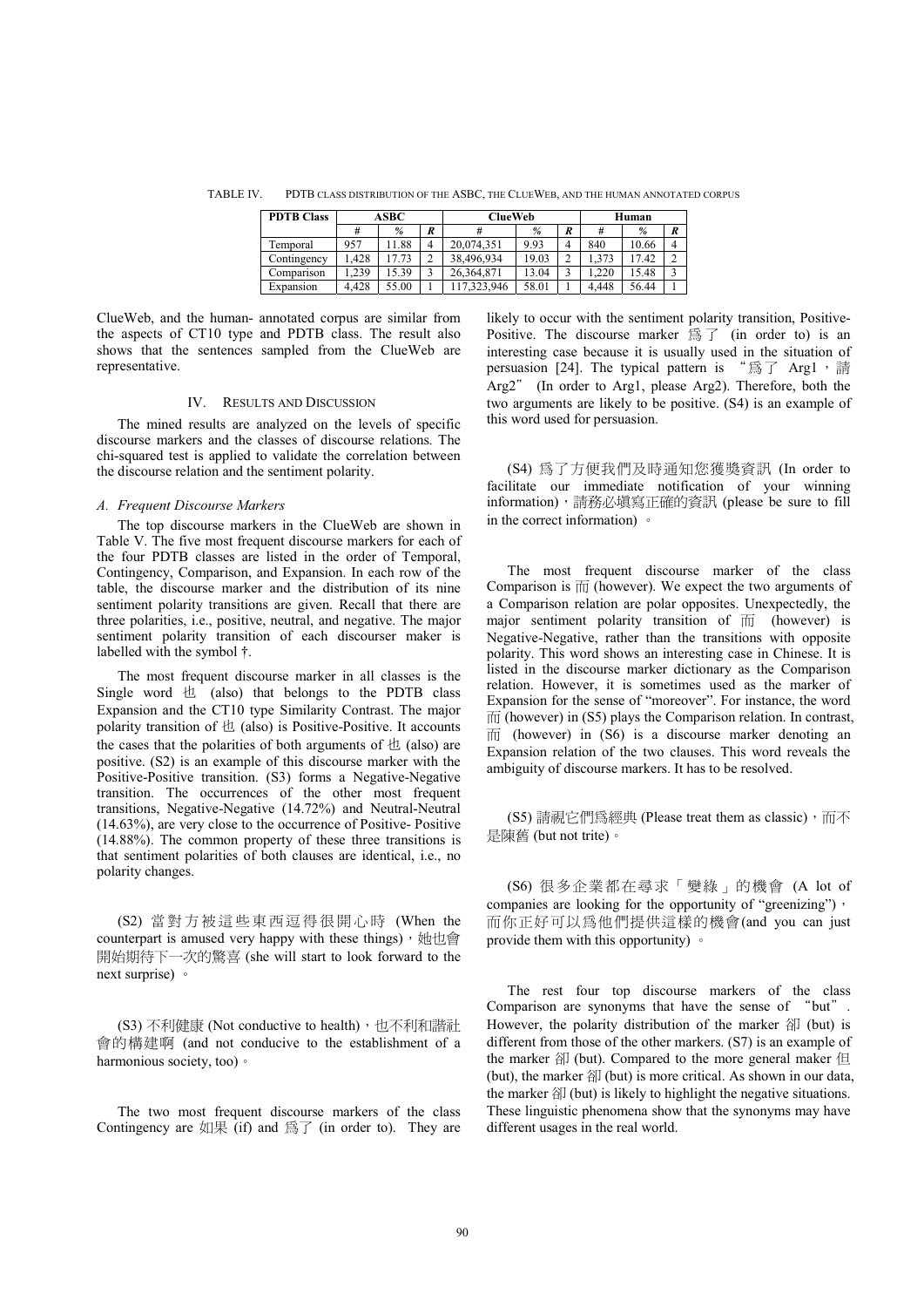| <b>Discourse Markers</b> | Distribution of each type of sentiment polarity transition (%) |         |         |          |                 |         |           |          |                 |
|--------------------------|----------------------------------------------------------------|---------|---------|----------|-----------------|---------|-----------|----------|-----------------|
|                          | Neu-Neu                                                        | Pos-Neu | Neg-Neu | Neu-Pos  | Pos-Pos         | Neg-Pos | $Neu-Neg$ | Pos-Neg  | Neg-Neg         |
| 現在 now                   | $\dagger 15.60$                                                | 10.37   | 7.31    | 11.94    | 12.87           | 9.56    | 11.76     | 10.81    | 9.79            |
| 然後 then                  | †19.19                                                         | 11.03   | 11.73   | 10.41    | 11.94           | 10.74   | 9.19      | 6.71     | 9.06            |
| 終於 finally               | 14.37                                                          | 8.26    | 5.74    | $+17.38$ | 15.02           | 9.67    | 12.46     | 9.69     | 7.41            |
| 曾 ever                   | †22.53                                                         | 7.37    | 6.36    | 11.96    | 7.00            | 6.11    | 18.17     | 10.38    | 10.13           |
| 目前 now                   | 7.40                                                           | 6.84    | 4.54    | 8.46     | 16.02           | 12.76   | 10.82     | +20.69   | 12.47           |
| 如果 if                    | 3.94                                                           | 5.44    | 6.34    | 6.71     | +36.75          | 18.26   | 5.06      | 9.50     | 8.00            |
| 為了 for                   | 3.72                                                           | 7.71    | 2.53    | 4.49     | †34.17          | 5.50    | 6.02      | 28.35    | 7.51            |
| 可能 perhaps               | 7.13                                                           | 6.97    | 6.12    | 9.43     | 14.61           | 12.06   | 11.11     | 16.02    | $\dagger 16.56$ |
| 因為 because               | 7.51                                                           | 4.33    | 4.75    | 11.06    | 11.01           | 9.66    | †20.47    | 14.72    | 16.49           |
| 所以 so                    | 9.27                                                           | 3.34    | 2.53    | 18.27    | 9.16            | 6.25    | +33.99    | 9.84     | 7.35            |
| 而 however                | 12.74                                                          | 5.21    | 8.55    | 6.96     | 9.42            | 11.92   | 10.01     | 13.91    | †21.27          |
| 但 but                    | 5.07                                                           | 4.60    | 5.01    | 5.67     | 12.59           | 14.65   | 9.21      | †23.06   | 20.12           |
| 卻 but                    | 11.10                                                          | 5.50    | 6.39    | 8.43     | 8.04            | 10.03   | 15.42     | 16.70    | $\dagger 18.36$ |
| 但是 but                   | 4.96                                                           | 6.48    | 6.63    | 6.13     | 13.02           | 13.81   | 8.54      | †21.02   | 19.40           |
| 不過 but                   | 11.96                                                          | 9.03    | 7.11    | 8.57     | 11.06           | 10.46   | 11.94     | $+15.13$ | 14.74           |
| 也 also                   | 14.63                                                          | 5.77    | 5.25    | 10.14    | $\dagger$ 14.88 | 9.79    | 12.30     | 12.53    | 14.72           |
| 還 still                  | $+18.55$                                                       | 8.22    | 8.44    | 12.17    | 9.92            | 8.04    | 14.17     | 10.08    | 10.42           |
| 更 moreover               | 8.47                                                           | 5.01    | 3.57    | 19.34    | †26.97          | 13.05   | 6.21      | 8.79     | 8.59            |
| 或 or                     | 10.72                                                          | 5.79    | 3.11    | 11.71    | 14.65           | 14.22   | 8.21      | +18.83   | 12.77           |
| 並 and                    | 5.47                                                           | 5.10    | 4.83    | 7.97     | 24.54           | †25.23  | 4.80      | 10.01    | 12.05           |

TABLE V. FIVE MOST FREQUENT DISCOURSE MAKERS OF EACH PDTB CLASS IN THE CLUEWEB.

(S7) 這樣觸目驚心的新型犯罪 (The new type of crime so startling), 卻在偵破前一直沒被披露 (but had never been disclosed before solved) <sup>o</sup>

From the real data, we also find some examples have pragmatically opposite arguments. This problem is challenging for the lexical-based sentiment tagger. For instance, both arguments in (S8) are semantically positive. However, the adjective  $\#$  $\mathbb{R}$  (young), which is defined as positive in NTUSD, may imply the sense of lacking in experience or unskilled when it is applied to modify a sportsman.

(S8) 他很年輕 (He is young), 但已經是世界上最棒的足 球運動員之一(but he has been one of best soccer players in the world $)$ 

The major sentiment polarity transitions of Temporal discourse markers are Neutral-Neutral. The reason is the Temporal relations are usually used in the sentences that describe the objective facts of the past, present, or the future. In such sentences, the sentiment words are relatively rare. One exception is the discourse marker 終於 (finally) that is likely to form the transitions of Neutral-Positive and Positive-Positive. From the real data, we find that the maker  $\frac{1}{2}$  (finally) is usually used when an event successfully accomplished in the end. (S9) is an example.

(S9) 聚沙成塔 (Many little drops make an ocean), 终於化 腐朽爲神奇 (and finally the corruptible is transformed into be miraculous) ·

## *B. Association between discourse relation and sentiment polarity*

To analyze the data at a higher level, we reorganize the sentiment transitions into three transition categories – say, Polarity Tendency, Polarity Change, and Negativity. The details of each aspect are summarized in Table IV.

In short, the aspect of Polarity Tendency measures the overall polarity of both arguments. The aspect of Polarity Change indicates if the two arguments in a sentence are polar opposites. The last aspect, Negativity, regards the polarity of an argument as binary values, i.e., Negative and NonNegative. In this way, we re-classify the nine-way sentiment polarity transitions into four transitions. In other words, both the polarity states Neutral and Positive are merged into one state NonNegative in this aspect. As mentioned in Section III C, the lexicon-based sentiment tagger produces most reliable prediction in this classification task.

We count the frequency of each category for all the discourse markers, and group them into the four PDTB classes. The results are shown in Table VII. The chi-squared test is used to test the dependency between the types and the classes of discourse markers, and the categories of sentiment transitions. The results show that no matter whether the sentiment polarity transitions are categorized into Polarity Tendency, Polarity Change, or Negativity, the senses of discourse markers are significantly dependent on the sentiment polarities of the arguments at p=0.000001.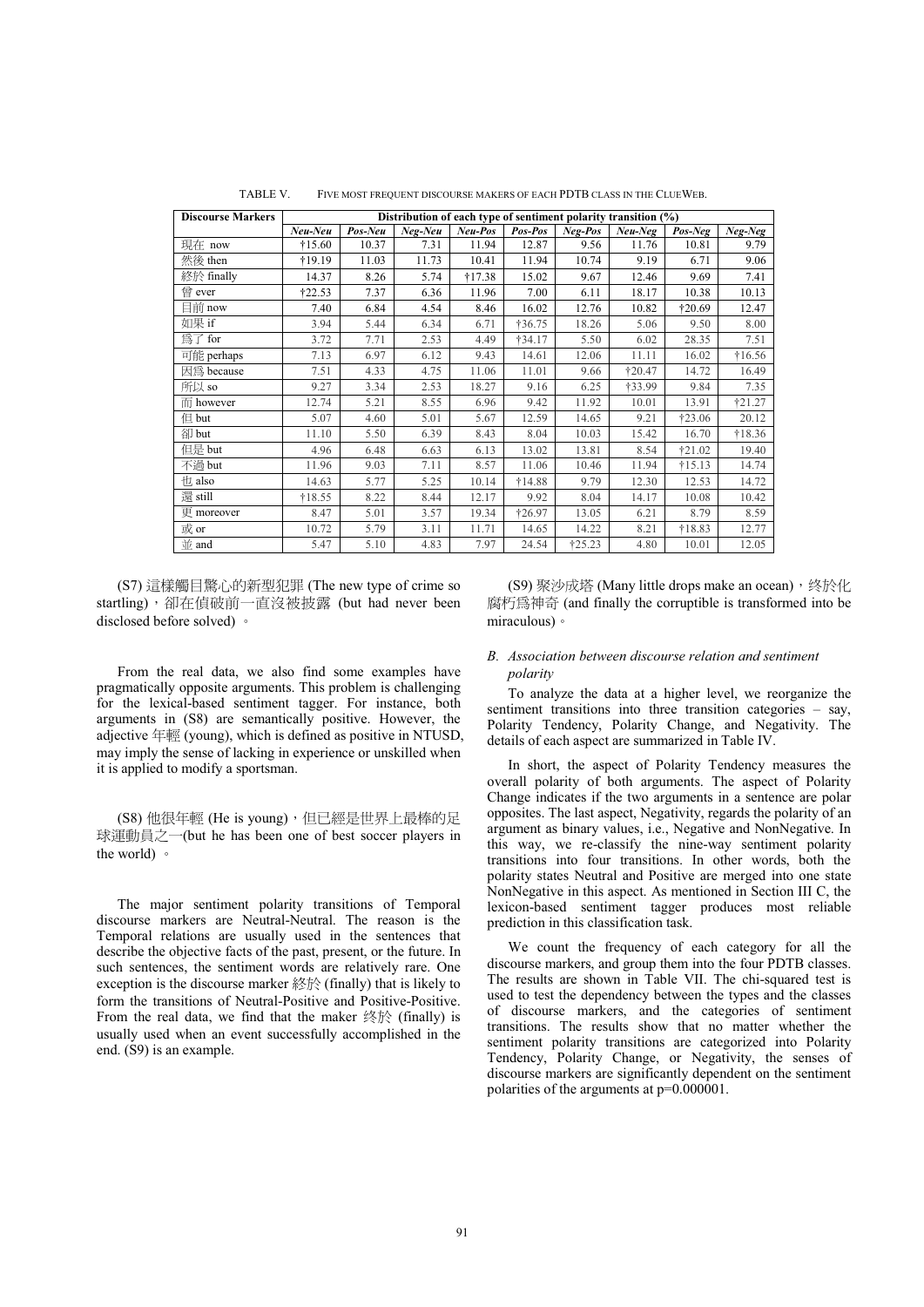| Aspect             | <b>Transition</b><br>Category                                                       | <b>Sentiment polarity transitions</b> | <b>Explanation</b>                                                           |  |  |  |  |
|--------------------|-------------------------------------------------------------------------------------|---------------------------------------|------------------------------------------------------------------------------|--|--|--|--|
| Polarity           | Positive<br>Tendencv                                                                | Pos-Neu, Neu-Pos,<br>Pos-Pos, Neg-Pos | The two arguments present an overall positive polarity.                      |  |  |  |  |
|                    | Neutral                                                                             | Neu-Neu                               | Both arguments are neutral.                                                  |  |  |  |  |
| Tendency           | Negative<br>Tendency                                                                | Pos-Neg, Neg-Neu,<br>Neu-Neg, Neg-Neg | The two arguments present an overall negative polarity.                      |  |  |  |  |
|                    | Opposite                                                                            | Neg-Pos, Pos-Neg                      | The polarities of both arguments are opposite.                               |  |  |  |  |
| Polarity<br>Change | Neu-Neu, Pos-Neu, Neg-Neu,<br>Neu-Pos, Pos-Pos, Neu-Neg,<br>Non Opposite<br>Neg-Neg |                                       | The polarities of both arguments are not opposite.                           |  |  |  |  |
|                    | NonNegative-<br>NonNegative                                                         | Neu-Neu, Neu-Pos,<br>Pos-Neu, Pos-Pos | Both arguments are not negative.                                             |  |  |  |  |
| Negativity         | NonNegative-<br>Negative                                                            | Neu-Neg, Pos-Neg                      | The first argument is not negative while the second argument is<br>negative. |  |  |  |  |
|                    | Negative-<br>NonNegative                                                            | Neg-Neu, Neg-Pos                      | The first argument is negative while the second argument is not<br>negative. |  |  |  |  |
|                    | Negative-Negative                                                                   | Neg-Neg                               | Both arguments are negative.                                                 |  |  |  |  |

TABLE VI. ASPECTS OF SENTIMENT TRANSITION

TABLE VII. STATISTICS OF SENTIMENT TRANSITION FOR EACH PDTB CLASS

| <b>PDTB Class</b> | <b>Polarity Tendency (%)</b> |       |            | Polarity Change (%) |           | Negativity $(\%)$ |            |         |       |
|-------------------|------------------------------|-------|------------|---------------------|-----------|-------------------|------------|---------|-------|
|                   | Pos. Tend                    | Neu.  | Neg. Tend. | Oppo.               | Non Oppo. | NonNeg-NonNeg     | Neg-NonNeg | Neg-Neg |       |
| Temporal          | 41.18                        | 15.67 | 43.14      | 19.60               | 80.40     | 48.58             | 28.25      | 13.86   | 9.31  |
| Contingency       | 47.10                        | 8.79  | 44.10      | 26.36               | 73.64     | 42.72             | 25.29      | 19.59   | 12.41 |
| Comparison        | 35.40                        | 9.56  | 55.04      | 27.22               | 72.78     | 34.00             | 32.12      | 16.89   | 16.99 |
| Expansion         | 43.63                        | 14.85 | 41.03      | 22.04               | 77<br>.47 | 47.45             | 22.85      | 17.75   | 11.46 |

## *C. Discussion*

The high ratios of NonOpposite of Temporal and Expansion relations from the aspect of polarity change show that the polarity states of the two arguments of a Temporal relation and an Expansion relation tend to be the same. Most instances of Temporal relations describe the fact along the temporal sequence. Only a few markers such as 當時…現在 (at that time ... now) involve the hint to highlight the difference between situations in different moments. Expansion relation, the second to Temporal relation in Table VII, also has a high ratio of NonOpposite. This matches our expectation that the Expansion relation is used to concatenate several events which have similar properties from certain perspective.

The ratio of Opposite of Comparison relation from the aspect of polarity change is 27.22% shown in Table VII. Although it is not as high as expected, it is the highest among the four PDTB classes. Compared to the other classes, Comparison is more likely to have a pair of opposite arguments. As we discussed in Section IV A, some Comparison instances have pragmatically opposite arguments. Unfortunately, current sentiment tagger is hard to measure the polarity on the pragmatic level.

In the aspect of Polarity Tendency, the ratios of Neutral in the Temporal and Expansion relations are 15.67% and 14.85%, respectively, which are definitely higher than those of Contingency and Comparison relations. Similarly, the two arguments of Contingency and Comparison relations are less likely to be neutral. The ratio of Negative Tendency of the Comparison relation is 55.04% which confirms the Comparison relation is likely to be involved in negative statements.

The Negativity aspect in Table VII also shows the NonNegative to Negative is more likely to happen than the Negative to NonNegative in all relations. This statistics reflects a particular phenomenon "good words ahead" in Chinese. That is, speakers tend to express a negative opinion after kind words.

#### V. CONLUSION

This paper investigates the association between the discourse relation and the sentiment polarity of Chinese discourse markers on huge amount of data from the Internet. We show an approach to mine meaningful information from a large-scale corpus and discuss the language phenomena based on the massive amount of data. On the one hand, the arguments of the Temporal and the Expansion relations are likely to be neutral. On the other hand, more sentiment words are involved in the arguments of the Comparison and the Contingency relations. Furthermore, the two arguments of a Comparison relation are more likely to be polar opposites. The behavior of word choice between synonyms is also observed in the data. We also confirm the ambiguity of the discourse markers, i.e., a marker may suggest more than one discourse relation. Disambiguation of such markers will be investigated in the future.

#### ACKNOWLEDGMENT

This research was partially supported by Ministry of Science and Technology, Taiwan, under the grant 102-2221-E-002-103-MY3 and 2012 Google Research Award.